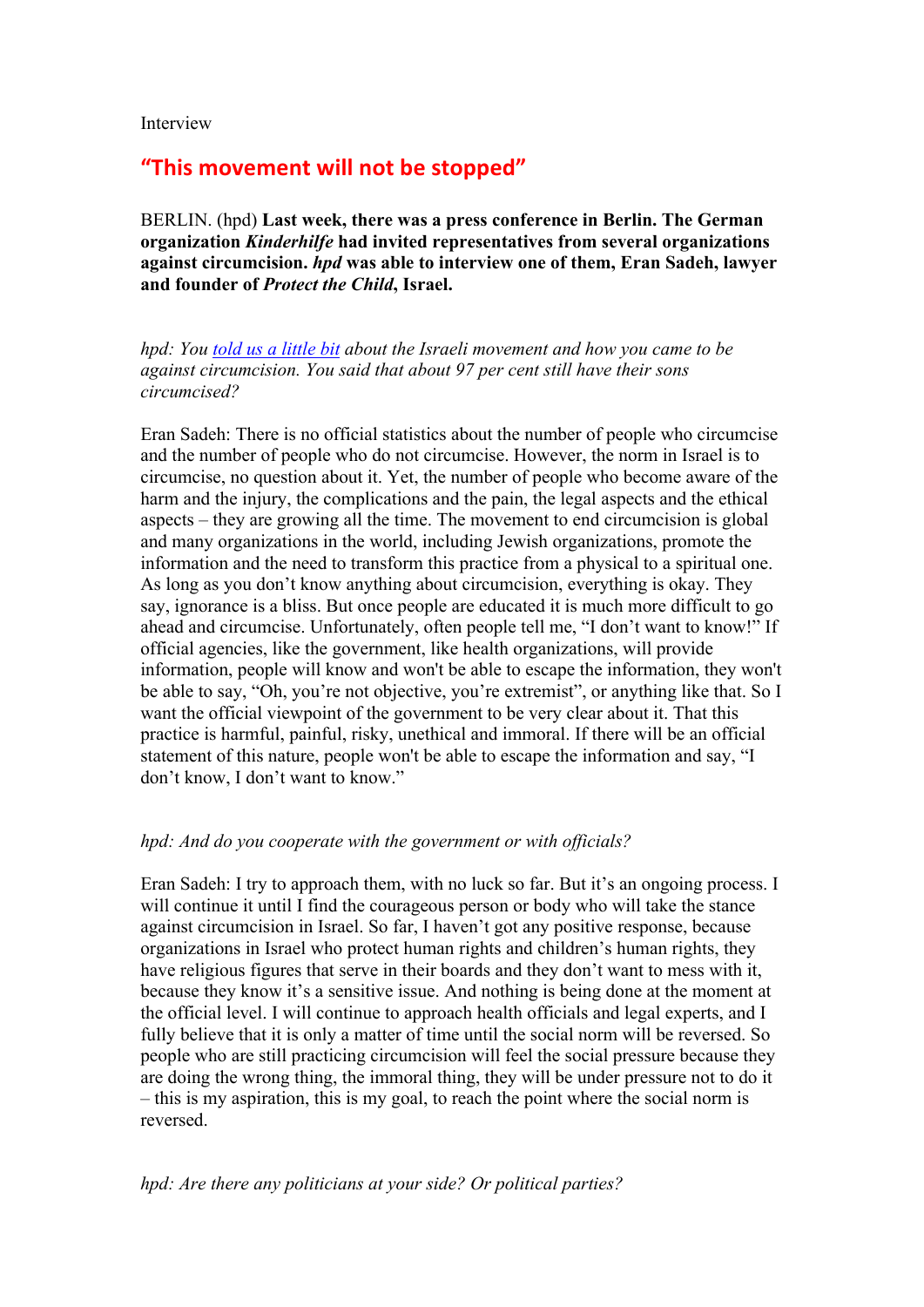Sadeh: No. Politicians and parties are not interested in voicing their opinion about this. The major problem here is that the children and babies do not vote. The political parties and political figures don't get any credit from babies and children for protecting them. So they don't have enough motivation to go out against this practice. But I am a baby who grew up, and I can speak for myself, and I can say that I was hurt, and many like me are the same. The more voices are heard like myself, the more they will not be able to ignore us and say, "This is not happening". This is happening and 200 babies are being circumcised every day in Israel, it is a lot. Tens of thousands of babies every year. This cannot be, it cannot go on like this, like it never happened. It is happening and it must be stopped. Through education, through information.

#### *hpd: Are there other organizations like your own in Israel?*

Sadeh: There is an organization called Ben Shalem, which means intact boy. This organization filed a petition to the High Court of Justice in Israel 12 or 13 years ago and it was dismissed. It contained all the arguments for the right of the child, but the court did not even address the arguments, just dismissed the petition flat, outright. I think that the Israeli public should be ready for this kind of legal action before it is filed. I think that work still needs to be done to change the view of the public about this issue. I don't mean 100 per cent, I think once you get to a point where 20 per cent, 30 per cent are against circumcision, it will be a good time to act legally and address the court again against this practice.

#### *hpd: Do you cooperate with organizations in other countries, such as in the US or Great Britain?*

Sadeh: I do have connections through e-mails and the internet, *facebook*, about this. Not long ago, the AAP, the American Academy of Pediatrics published a viewpoint, which was outrageous and ignored the fact that the foreskin is a healthy body part that is being amputated. They had no consideration for the human rights of the child, the ethical problems, no consideration at all. This statement by the AAP served as binding cement for the whole movement against this stance. When the statement was published, thousands of people formed a group to protest online. We photographed our hands with "AAP" on the one palm and "No Ethics" on the other palm, we uploaded thousands of those pictures, and made it into an internet movie as a protest against the statement by the AAP. So, all over the world, it's not only the United States, also in Israel and every country where circumcision is practiced, there are people who are getting together to act against it. This movement will not be stopped.

#### *hpd: What's your estimation of the current situation in Germany?*

Sadeh: I do hope that the petition by the *Kinderhilfe* will be accepted to postpone any legislation. Because any legislation that permits circumcision, whether by doctors or mohels, is contradictory to the constitution. The constitution protects the human rights of the child to bodily integrity and to have equal protection by the law. You cannot protect Christian children or girls and not protect Jewish children or Muslim children.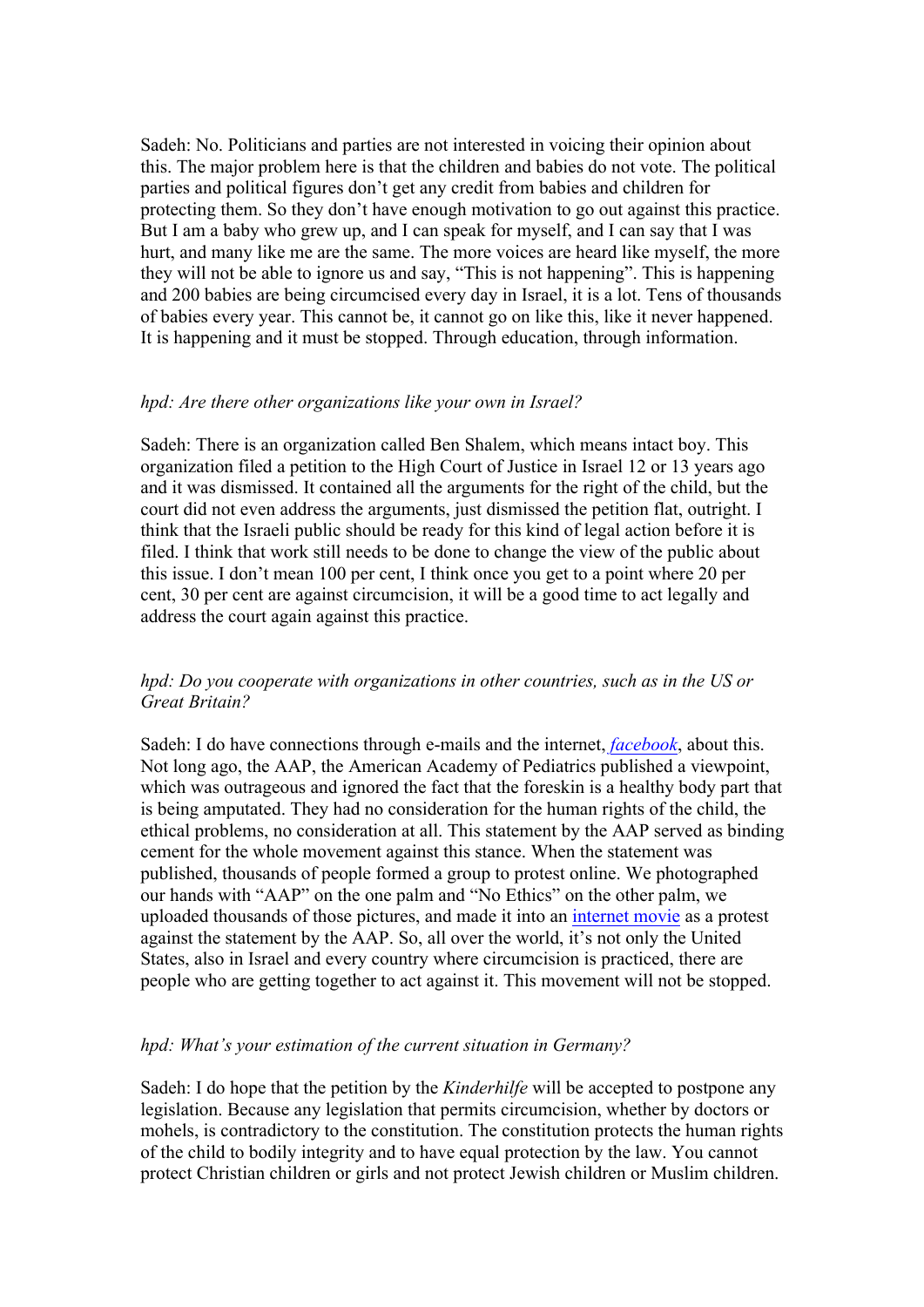As a country, you have a legal and ethical and moral obligation to protect all the children just the same. And if you do not protect Jewish children and Muslim children, you act against the constitution. So it will be unconstitutional by the *Bundestag*, if a law such as this one is passed. So I do firmly believe that legislation in this spirit, to allow for circumcision, should be postponed until a point where a legal and a medical and a public debate has been well performed, and every effect is known. What the Cologne judge said was simple logic: Freedom of religion does not give parents permission to inflict injury or cause pain or to put their children at risk. Freedom of religion is a right, but it is not an absolute right. Once you use your freedom of religion to hurt someone else, this is where you should be stopped.

#### *hpd: Pro-Kinderrechte in Germany says, children also have a freedom of religion.*

Sadeh: Exactly, once you stamp the boy just like you stamp a cow, and say, he is Jewish, he is Muslim, and you take a piece of his body to stamp him, you prevent him from growing up to be what kind of a person *he* would like to be. I am now Jewish and an Israeli, but I do not believe in God, and I do not believe that my body should have been violated, and a piece of my penis was to be amputated. No one asked me. No one asked me then, and I cannot reverse it. This is the point, this is my body, this should be my choice whether to circumcise my penis or not. It is my body, and should be left to me and to me only.

### *hpd: Do you think that Germany is being watched by Israel right now?*

Sadeh: I certainly hope that this press conference will be covered by the media in Israel.

## *hpd: If the law is passed or if the law is not passed, there is going to be a discussion here in Germany, what do you think is going to happen in Israel?*

Sadeh: I came here, so people in Israel as well will hear the other side. People in Israel hear only one side. Even Shimon Perez who is a humanist and a scholar and a very wise man, even he emphasizes only the freedom of religion as a right of the Jews in his statements. Even he did not mention the conflict between the freedom of religion and the rights of the child. So I came here to let this voice be heard as well. There is a conflict. You cannot say freedom of religion and just ignore that there is another part to the equation. I do want people in Israel to hear this and to be aware of this conflict. Because people only hear that Germany wants to interfere with Jewish right. But you have to read the ruling by the Cologne judge and understand the argument. You cannot ignore the argument as if it was not there. As though someone crazy had said: "Ah! I want to interfere with Jewish life in Germany!" It's not like that at all.

*hpd: Yes, it's about children's rights. – Is there anything you would like to say?*